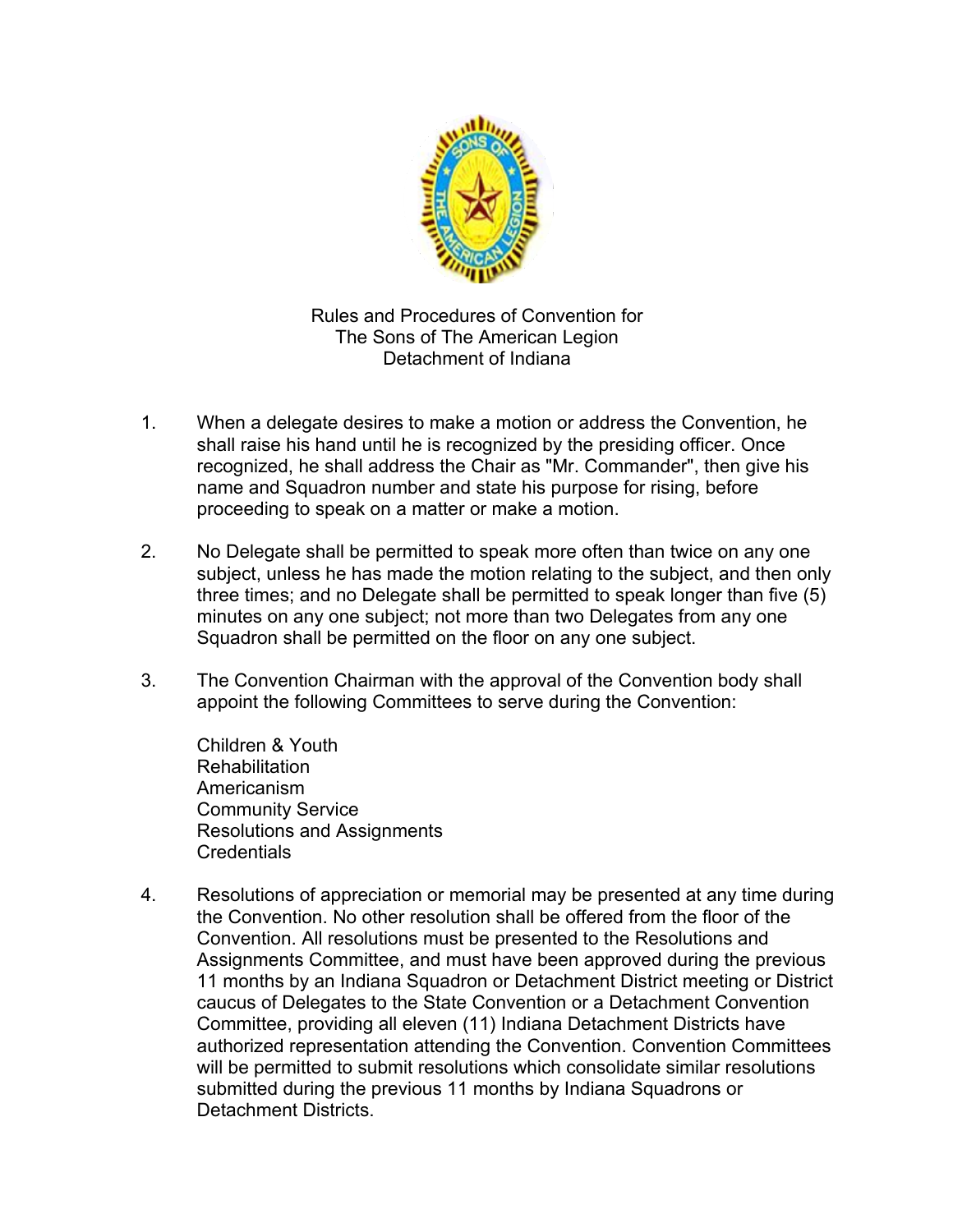- 5. All votes shall be by voice with the Chair deciding the outcome.
- 6. A roll call vote can be made at the request of (5) Squadrons
- 7. Any Delegate may ask for his Squadron to be polled as to how its members voted. At which time only those Delegates or Alternates representing Delegates on the Convention floor will be counted for voting purposes.
- 8. When a roll call is necessary or requested the Adjutant shall poll the Squadrons on the floor of the Convention when called upon by the Convention Chairman.
- 9. The vote of the Squadrons shall be called in numeric order, according to roll call of attendance.
- 10. Squadrons need not cast their vote as a unit, but the total number of votes cast for and against any proposition shall be announced by each Squadron Commander or its Delegate Chairman.
- 11. A motion shall be made and seconded and passed by majority to enter into nomination and elections.
- 12. Nominations for Detachment Officers shall be made from the floor on a roll call of Squadrons, in accordance with the order of roll call set forth in Paragraph 5 of this report provided that a Squadron when called may yield to another Squadron for purpose of a nomination. All Squadrons may nominate, second a nomination or pass.
- 13. There will be only one round of Nominations, unless more than three Squadrons pass on any one Nomination, then a second round will take place and only those Squadrons who passed will be able to nominate, second a nomination.
- 14. Nomination speeches shall be allowed. Nomination speeches shall be limited to no more than (5) minutes long, seconding speeches shall be limited to no more than (3) minutes long.
- 15. Nominated members shall have an opportunity to make a speech limited to no more than (5) minutes long.
- 16. In the event that more than two candidates are nominated for any office, the balloting shall continue until one candidate shall have received the majority of the vote of the Convention. In the election of the Vice Commanders, the first candidate to receive majority shall be elected. The balloting will then be resumed until one of the remaining candidates receives a majority of the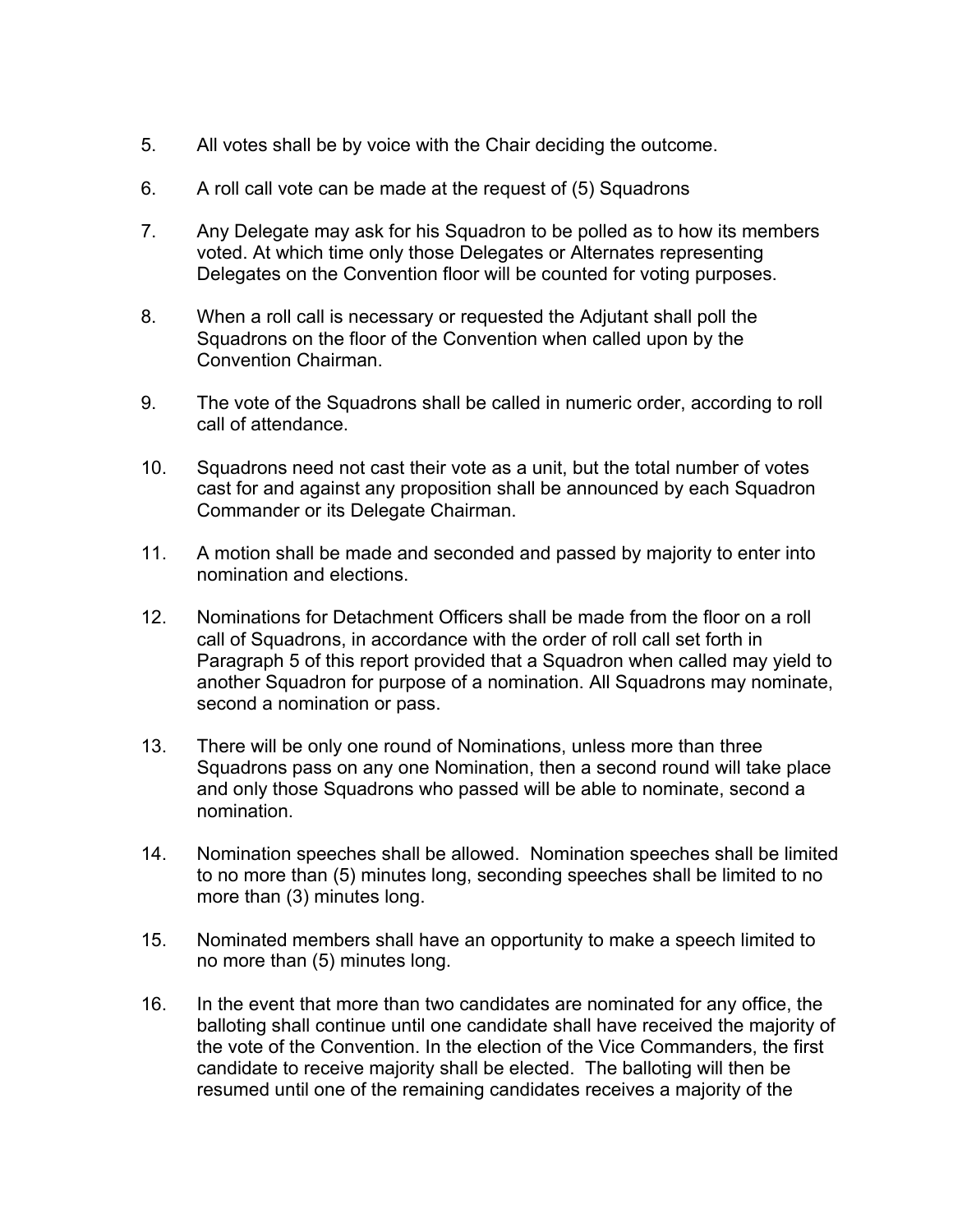votes. Election of two (2) Northern Vice Commanders shall be by delegates of the 1st District to 5th District, inclusive, in order of roll call under Paragraph 5. Election of two (2) Southern Vice Commanders shall be by delegates of the 6th District to 11th District, inclusive, in order of roll call under Paragraph 5.

17. Order of nomination and election of Officers shall be as follows:

Sgt- at-arms

Finance Officer (Every 3 years)

Alt. N.E.C. (In odd ending years)

N.E.C. (In odd ending years)

Two (2) Vice Commanders (Northern Districts)

Two (2) Vice Commanders (Southern Districts)

Detachment Commander

- 18. If, after the roll call of all Squadrons for nominations have been completed for any office, and there have not been any nominations, that successive and complete roll calls by Squadrons shall be taken one more time for nominations, if after the second time no nominations are made for any office, the D.E.C. shall appoint a member to hold that office.
- 19. The Detachment Adjutant shall send invitations for the purpose of speaking and recognition to the following people:

Retiring Department Commander

Department Commander-Elect

Retiring Department Auxiliary President

Department Auxiliary President-Elect

Retiring Department Auxiliary Junior President

Department Auxiliary Junior President-Elect

Retiring American Legion Rider Director

American Legion Rider Director-Elect